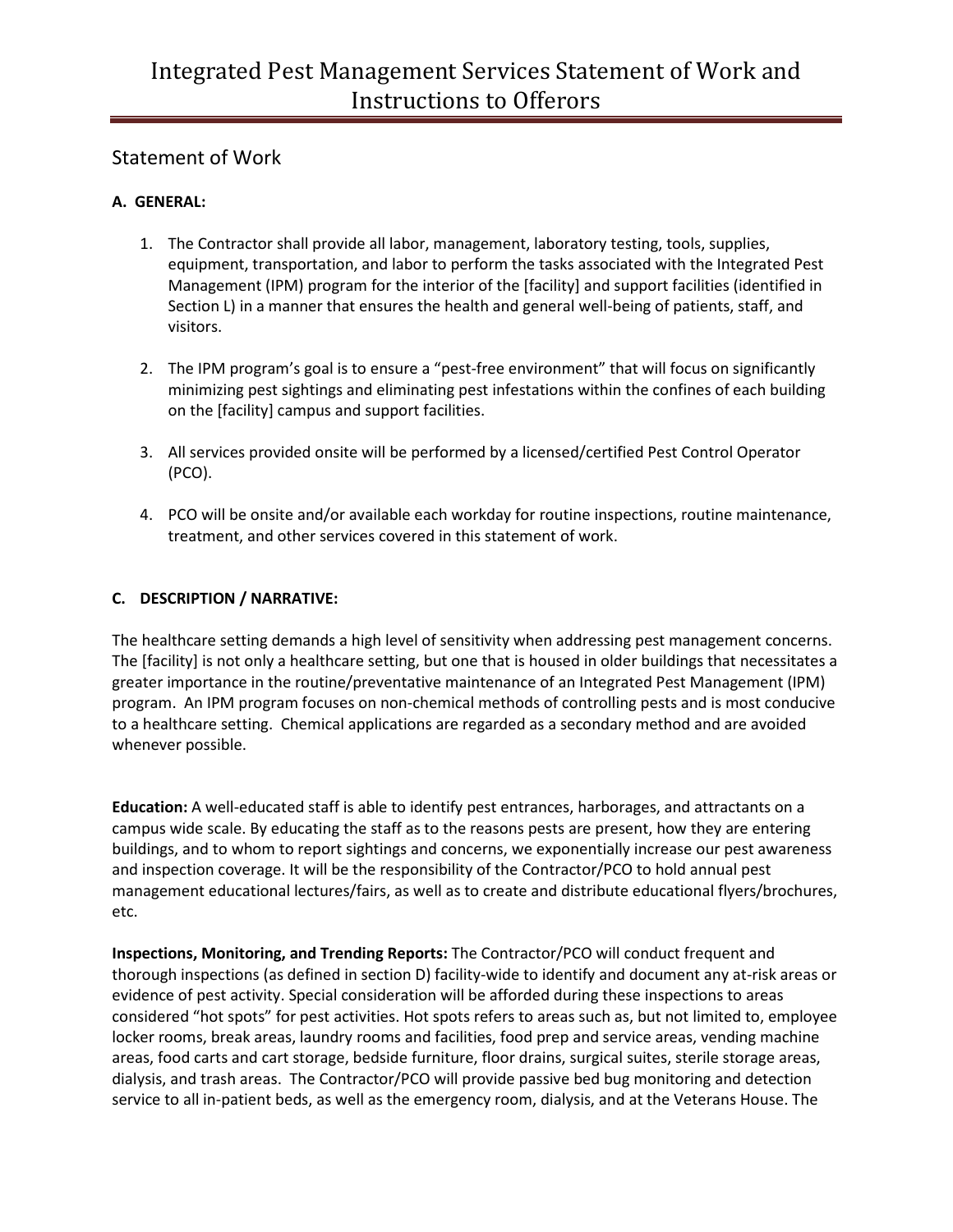# Integrated Pest Management Services Statement of Work and Instructions to Offerors

Contractor/PCO will monitor for both live pest sightings and conditions conducive to pest infestation. The Contractor/PCO will a) respond to all pest sightings, b) take all necessary steps to ensure that the pest(s) sighted is removed, and c) identify and correct the probable entrance or harborage that allowed the pest access inside the facility. Regularly scheduled (as defined in section D) reports will be provided to the Contracting Officer Representative (COR) and will include: all findings relative to the aforementioned inspections; all recommendations with regard to sanitation and structural deficiencies; and trends/patterns relating to type of pests and areas.

**Structural Deficiencies:** The Contractor/PCO will inspect for structural deficiencies and will make recommendations for repairs and alterations. Minor structural deficiencies (e.g. sealing of pest entrances with caulk material) will be the responsibility of the Contractor/PCO. Major structural deficiencies (e.g. installation of air curtains, closure of any pest entrances not able to be sealed with caulk material, and relocation of services) will be communicated to the COR.

**Identification of Sanitary Deficiencies:** Limiting the food, water, and harborages for pests can have a profound effect on the number of pest sightings within a facility. As a part of the inspection process, the Contractor/PCO will identify and, if appropriate, correct any deficiencies found with regard to sanitation (i.e. routine cleaning and disinfecting with enzymatic cleaner of floor drains, etc.). Issues of a more sensitive nature (i.e. an unsanitary break room, food storage issues, etc.) will be communicated to the COR.

**Treatment: Physical Control:** In an attempt to minimize the use of chemicals, physical control measures such as flying insect traps, mechanical traps, freeze and heat treatment, steam cleaning, caulking, air screens, etc. can be used to control pests. These physical control methods and others like them are considered more suitable than chemical treatments as they pose little or no threat to staff, patients, and visitors as well as not leaving behind any residual chemical traces.

**Treatment: Pesticides/insecticides:** The main focus of the IPM program is to reduce the number of chemicals utilized in the treatment of pests. However, it is sometimes necessary to use chemicals to ensure a pest-free environment. The Contractor/PCO will coordinate with the COR, who in turn will coordinate with clinical and non-clinical staff to designate highly sensitive, sensitive, and non-sensitive areas of the facility with regard to patient care/safety. All chemicals used within the facility will be clearly marked for use against targeted pests. Whenever possible, essential oil-based pesticides will be used in areas designated as highly sensitive and sensitive; essential oil-based pesticides leave no chemical residue. The Contractor/PCO will communicate with staff when applying any chemical, oil based or otherwise, in their areas. Emphasis will be given to exterior baiting and monitoring practices in conjunction with local, state, and federal regulations. Relatively low toxicity, non-volatile pesticides, such as baits and crack-and crevice applications, are preferred. The Contractor/PCO will coordinate with staff to ensure that no one is present when chemicals are used. Furthermore, this coordination will also ensure that the area is not opened to anyone until all odors and vapors have dissipated. The Contractor/PCO will be responsible for maintaining a detailed and accurate record of all chemical applications used throughout the facility for a period of no less than three years.

#### **D. SPECIFICATIONS:**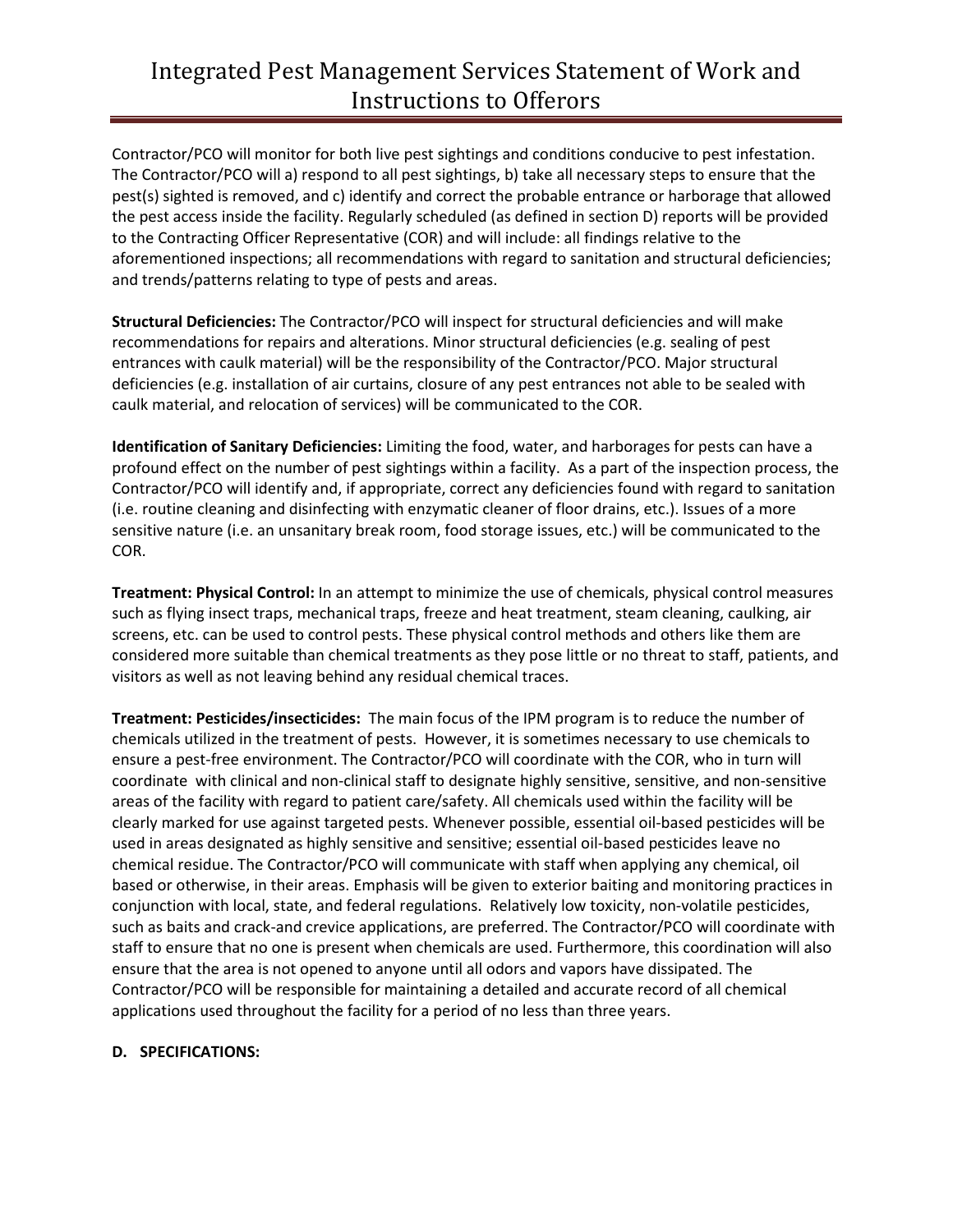# Integrated Pest Management Services Statement of Work and Instructions to Offerors

- 1) The Contractor shall conform to all federal, state, and local regulations governing examining and licensing of pest control operators, performance of pest control, use of approved pest control chemicals and equipment, and proper disposal methods for all products/containers, which may be in effect for the area where the work under the contract will be performed. At a minimum, the Contractor shall maintain a Category 7a certification with the Office of Indiana State Chemist. Information on the requirements for this certification can be found here: [http://oisc.purdue.edu/pesticide/continuing\\_certification\\_program.html#categories](http://oisc.purdue.edu/pesticide/continuing_certification_program.html#categories)
- 2) The Contractor's obligations to implement the IPM program include, but are not limited to, the following tasks:
	- a) Annual pest management lectures/fairs and the creation and distribution of educational flyers/brochures for the staff in a method approved by the COR.
	- b) Weekly inspections of the main hospital and to document and address all pest management needs as described in the above description/narrative.
	- c) Monthly inspections of all other buildings on campus to document and address all pest management needs as described in the above description/narrative.
	- d) Weekly reports that include a) areas inspected/monitored, b) all pest sightings, c) all structural deficiencies identified, d) all sanitary deficiencies identified, e) all treatments used, and f) trends/patterns relating to areas and/or pests.
	- e) A work log that documents the status of all structural and sanitary deficiencies. This may be an extension of the larger weekly report (d).
- 3) The Contractor shall provide Bed Bug canine detection services, and certificate to include at minimum the date inspected, certification accreditation of both canine and its handler, and the outcome of the inspection in such a format as to be displayed to all visitors once weekly. The canines shall inspect a different ward every week on a rotating schedule to be set upon award. The Contractor will work with EMS Management (Chief, Assistant Chief, and Foremen) to create a schedule that works for the facility to have minimal disruption to Veteran services.
	- a) Bed bug remediation shall be provided by the contractor on an as needed basis. Bed bug remediation refers to the full treatment of a verified bed bug infestation. Estimated bed bug remediation is no greater than once monthly.
	- b) Bed bug sightings will be responded to within the established two (2) hour time frame and treated as a sighting not as an infestation should the inspection of the area not reveal reason to suspect an infestation is present.

#### **E. EMERGENCIES:**

The Contractor shall respond to emergencies within ONE (1) hour after notification by the COR or his/her designee. The Contractor shall report to perform necessary services no more than TWO (2) hours after notification or within mutually agreed upon time between. A pest emergency refers to any sighting that may have an immediate harmful impact to patients or staff, which if not treated immediately could jeopardize the health and safety of patients, staff, and visitors. Contractor shall respond within two (2) hours for an emergency pest management issue.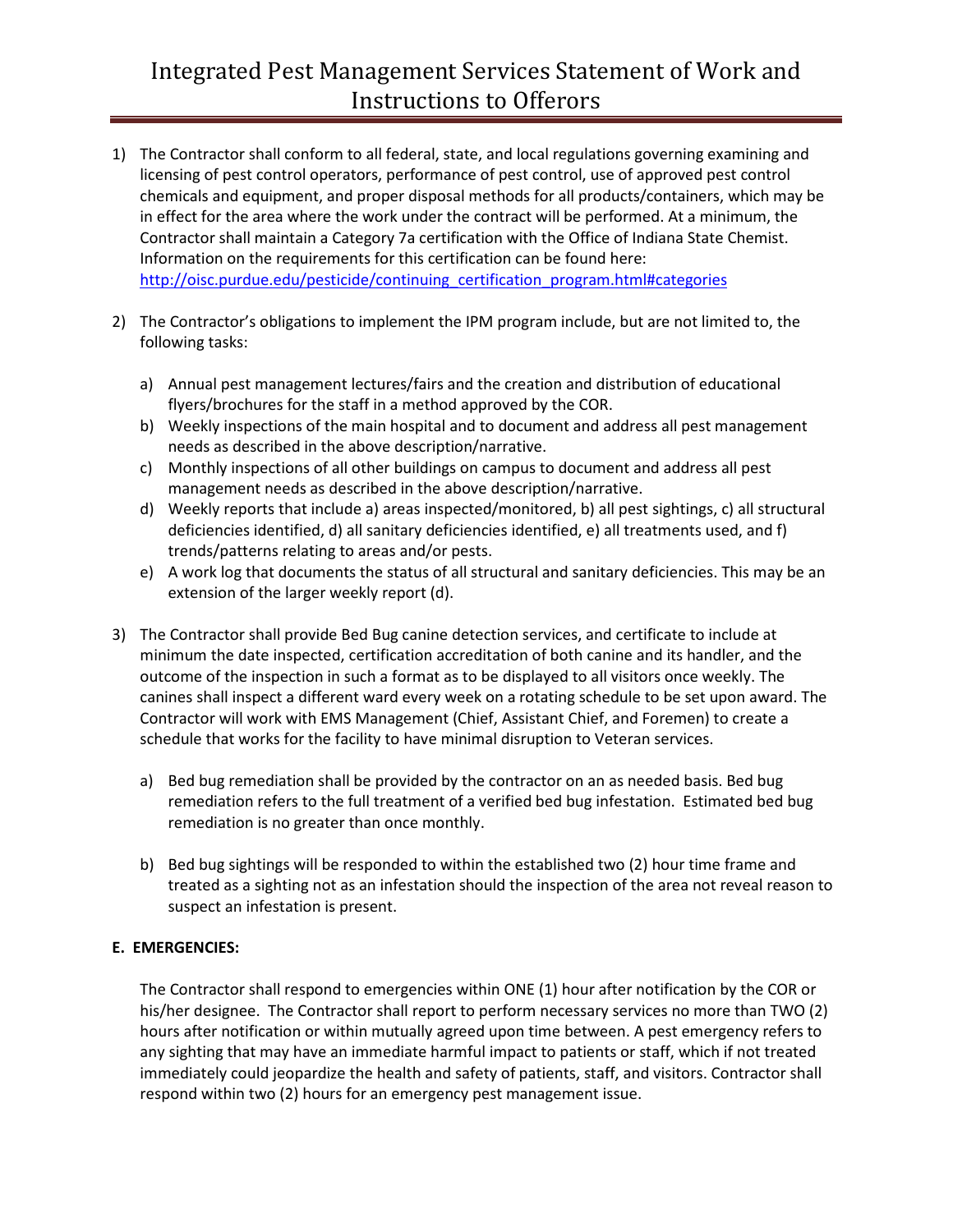#### **F. SAFETY FACTORS:**

All treatments must be approved by the COR and shall be placed only at times and in the areas approved by the COR. No pest control material or trap shall be placed where it can be recovered by patients, nor shall any such material be allowed to contact food or cooking utensils. Safety Data Sheet (SDS) for any chemical treatment must be provided to the COR before initial application.

If chemical treatment is used, the following will be documented:

- a. The name of the PCO who applied the chemical treatment.
- b. The location, by building and room number where each application occurred.
- c. The pest(s) against which the chemical treatment is intended to control.
- d. The date and time of treatment.
- e. The trade name and/or brand name of the chemical applied.
- f. The rate of application or amount of the pesticide applied, and the total area treated.

#### **G. STORAGE OF PEST CONTROL MATERIALS:**

Storage of pest control materials or equipment at the [facility] is prohibited without the written approval of the COR.

#### **I. REQUIRED CONTRACTOR REPORTING:**

- 1. The Contractor is responsible for completing and submitting all reports required or requested by Federal, State, and/or local ordinances, which pertain to any duties contained in the contract.
- 2. The Contractor is responsible for all reports mentioned throughout this statement of work.

3. The Contractor will provide to the COR, prior to initial application, the trade names (if any) and the chemical names of all approved pesticides/chemicals along with appropriate antidote information and current Safety Data Sheet (SDS).

## Instructions to Offerors

### **TECHNICAL**

For the Technical factor, interested Offerors shall provide the following:

**Licenses/Certification-** Offeror shall provide proof of all categories for which the Offeror is licensed with the Office of Indiana State Chemist. At a minimum, the Offeror shall provide evidence of certification of Category 7a - Industrial, Institutional, Structural and Health-Related Pest Management. This category includes individuals using or supervising the use of pesticides for management of pests other than termites in or around structures such as: Human dwellings, Offices, Retail establishments, Farm structures, Restaurants, Warehouses, Institutional establishments, Industrial facilities, Food processing facilities. Information on the certifications with the Office of